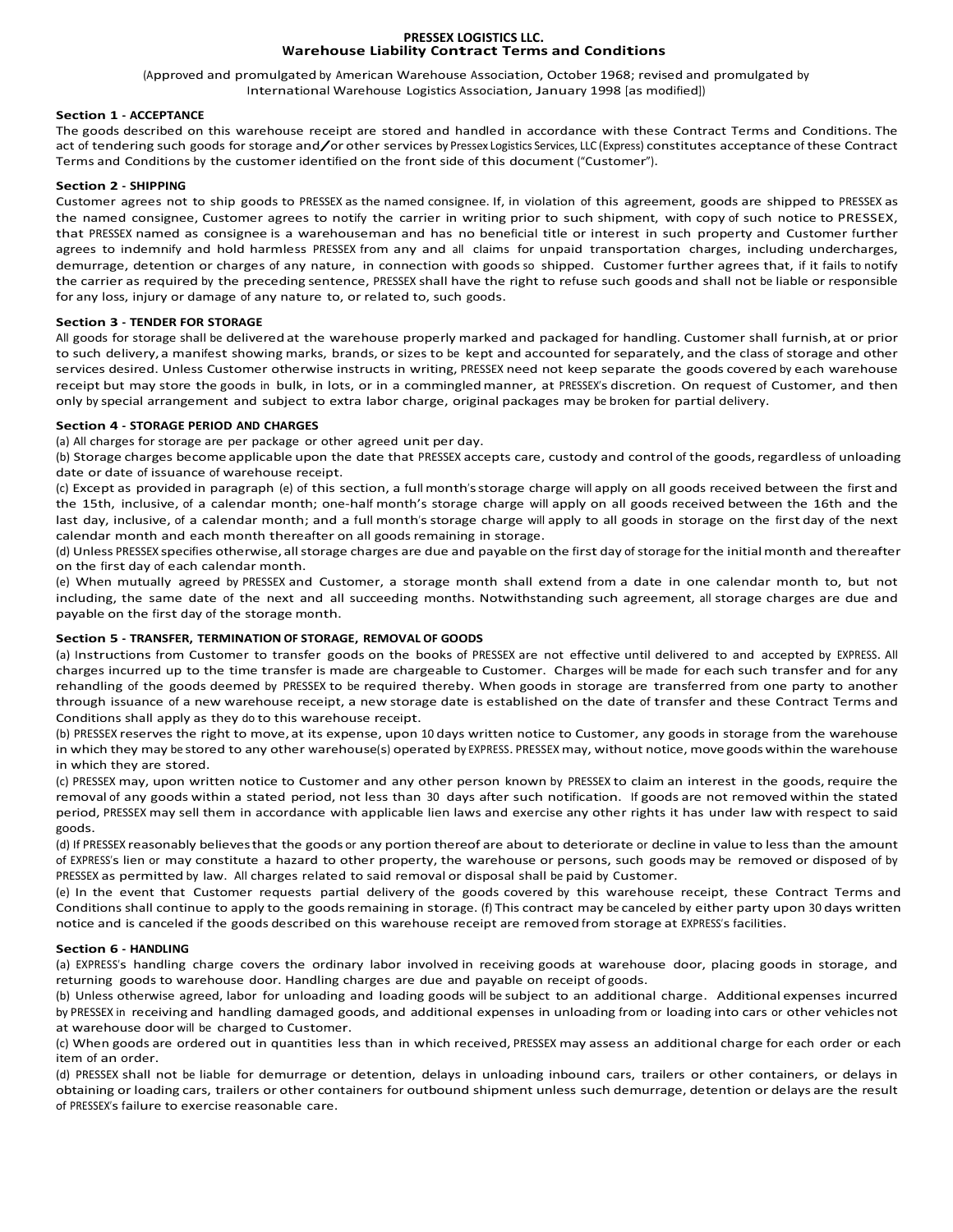### **PRESSEX LOGISTICS LLC. Warehouse Liability Contract Terms and Conditions**

(Approved and promulgated by American Warehouse Association, October 1968; revised and promulgated by International Warehouse Logistics Association, January 1998 [as modified])

## **Section 7 - DELIVERY REQUIREMENTS**

(a) No goods shall be delivered or transferred except upon receipt by PRESSEX of complete written instructions from or on behalf of Customer. Written instructions may be transmitted by fax, EDI, e-mail or similar communication, provided, however, that PRESSEX has no liability when relying on the information contained in the communication as received. If prior written authorization has been provided by Customer to PRESSEX, goods may be delivered upon instruction by telephone in accordance with such prior written instructions, but PRESSEX shall not be responsible for loss or error occasioned thereby.

(b) When goods are ordered out, a reasonable time shall be given PRESSEX to carry out instructions. If PRESSEX is unable because of acts of God, war, Terrorism, public enemies, seizure under legal process, strikes, lockouts, riots and civil commotions, or any reason beyond PRESSEX's control, or because of loss or destruction of goods for which PRESSEX is not liable, or because of any other excuse provided by law, PRESSEX shall not be liable for failure to carry out such instructions and goods remaining in storage will continue to be subject to regular storage charges.

## **Section 8 - ADDITIONAL SERVICES AND CHARGES**

(a) Warehouse labor required forservices other than ordinary handling and storage will be charged to Customer.

(b) Special services requested by Customer, including, but not limited to, compiling of special stock statements, reporting marked weights, serial numbers or other data from packages, physical checking of goods, and handling of transfer billing, will be subject to a charge.

(c) Dunnage, bracing, packing materials or other special supplies may be provided by PRESSEX forCustomer at a charge in addition to EXPRESS's cost. (d) By prior arrangement, goods may be received or delivered during other than regular business hours, subject to a charge.

(e) Communication expenses including postage or telephone will be charged to Customer if such concern more than normal inventory reporting or if, at the request of Customer, communications are made by other than regular United States mail, fax or e-mail.

(f) All charges other than storage charges addressed in Section 4 above are due and payable upon the date of invoice. All charges, including storage charges, not paid by the due date are subject to an interest charge from the date such charge is due until paid at the maximum interest rate permitted by law.

# **Section 9 - BONDED STORAGE**

(a) A charge in addition to regular rates will be made for merchandise in bond.

(b) Where a warehouse receipt covers goods in U.S. Customs bond, such receipt shall be void upon the termination of the storage period fixed by law.

## **Section 10 - MINIMUM CHARGES**

(a) A minimum handling charge per lot and a minimum storage charge per lot per month will be made. When the warehouse receipt covers more than one lot or when a lot is an assortment, a minimum charge per mark, brand or variety will be made.

(b) <sup>A</sup> minimum monthly charge to one account for storage and/or handling will be made. This charge will apply also to each account when one customer has several accounts, each requiring separate records and billing.

## **Section 11 - LIABILITY AND LIMITATION OF DAMAGES**

(a) PRESSEX shall not be liable for any loss or damage to goods stored, however caused, unless such loss or damage resulted from the failure by PRESSEX to exercise such care in regard to the goods as a reasonably careful man would exercise under like circumstances. PRESSEX is not liable for damages which could not have been avoided by the exercise of such care. In particular, but without limiting the extent of the foregoing disclaimer, PRESSEX shall not be responsible for damage caused by fire, wind, water, sprinkler leakage, vermin, acts of God, strikes, terrorism or other work stoppages, or other causes that are beyond the control of EXPRESS.

(b) In the case of loss or damage, under no circumstance shall PRESSEX be liable for any damages in excess of the actual cost to Customer of replacing or reproducing the goods at the time of the loss or damage or \$0.50 per pound, whichever is less, or for any lost profits or other consequential or incidental damages or for punitive damages. In the event there is no cost invoice the value must be justified with a commercial invoice or professional appraisal.

(c) Where loss or damage occurs to stored goods, for which PRESSEX is not liable, Customer shall be responsible for the cost of removing and disposing of such goods and the cost of any environmental clean-up and site remediation resulting from the loss or damage to the goods.

(d) In the event that PRESSEX approves a damage claim for payment, PRESSEX shall be entitled to possession of the portion of the goods for which claim was made and payment approved, with the exception of food products that may cause harm if sold in a damaged state. The failure to provide or release the damaged goods to PRESSEX shall be a bar to recovery of the claim.

(e) If PRESSEX negligentlymisships goods, PRESSEX shall pay the reasonable transportation charges incurred to return the misshipped goods to the warehouse. If the consignee fails to return the goods, EXPRESS's maximum liability shall be that for lost or damaged goods as specified above.

### **Section 12 - NOTICE OF CLAIM AND FILING OF SUIT**

(a) Claims by Customer and all other persons must be presented in writing to PRESSEX within a reasonable time, and in no event longer than either 60 days after delivery of the goods by PRESSEX or 60 days after Customer is notified by PRESSEX that loss or damage to part or all of the goods has occurred, whichever time is shorter.

(b) As <sup>a</sup> condition precedent to making any claim and/or filing any suit, Customer shall provide PRESSEX with <sup>a</sup> reasonable opportunity to inspect the goods which are the basis of Customer's claim.

(c) No lawsuit or other action may be maintained by Customer or others against PRESSEX for loss or damage to the goodsstored unless (1) timely written claim has been given as provided in paragraph (a) of this section, (2) PRESSEX has been provided an opportunity to inspect the goods as provided in paragraph (b) of this section and (3) such lawsuit or other action is commenced either within nine months after date of delivery by PRESSEX or within nine months after Customer is notified by PRESSEX that loss or damage to part or all of the goods has occurred or otherwise learns of the loss or damage, whichevertime is shorter.